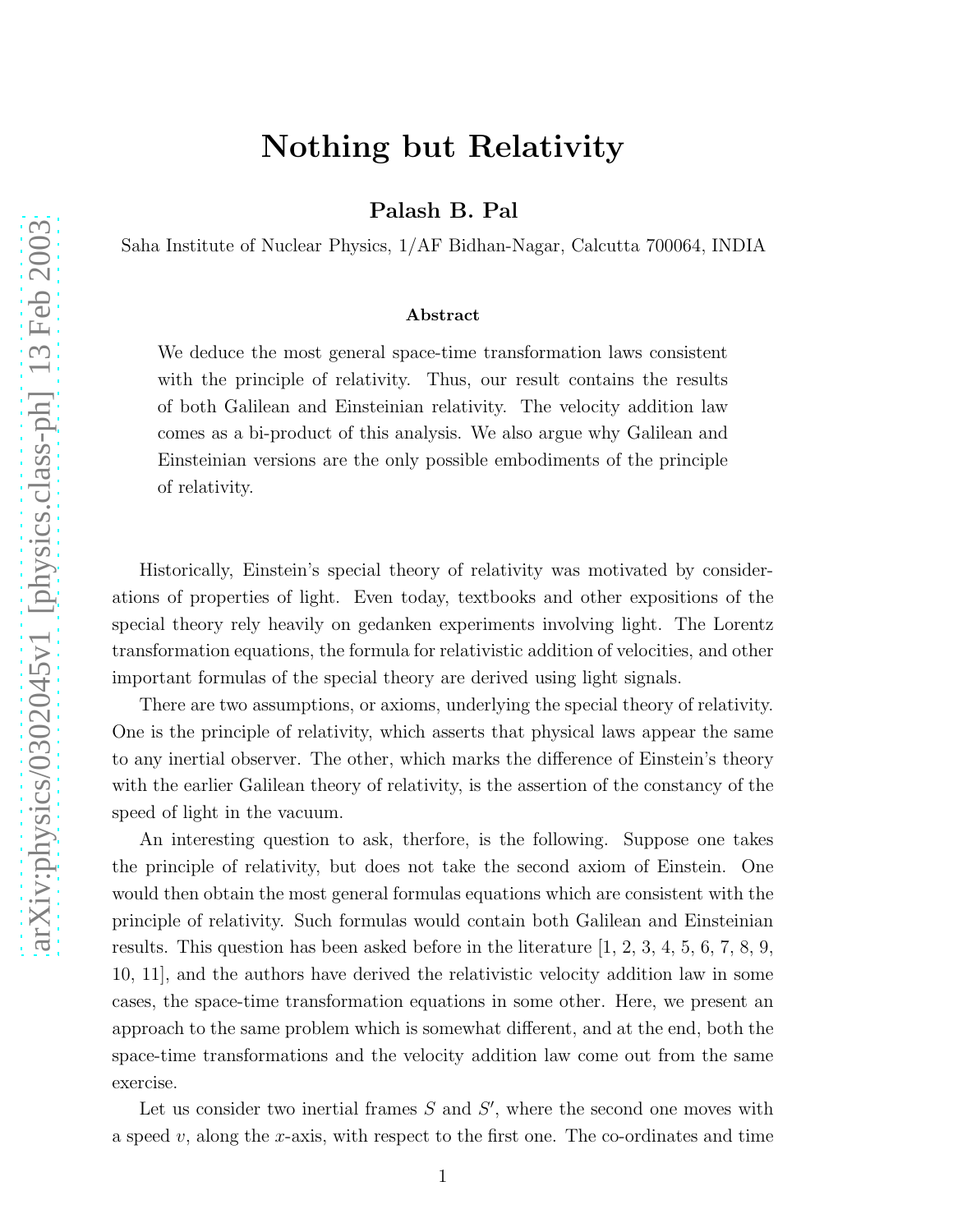in the S-frame will be denoted by  $x$  and  $t$ , and in the frame  $S'$ , they will be denoted with a prime. The space-time transformation equations have the form

$$
x' = X(x, t, v), \tag{1}
$$

$$
t' = T(x, t, v), \tag{2}
$$

and our task is to determine these functions. A few properties of these functions can readily be observed. First, the principle of relativity tells us that if we invert these equations, we must obtain the same functional forms:

$$
x = X(x', t', -v), \t\t(3)
$$

$$
t = T(x', t', -v) \,.
$$
 (4)

Notice that here the third argument of the functions is  $-v$ , since that is the velocity of the frame S with respect to S'. Using Eqs. (1) and (2) now, we can rewrite Eqs. (3) and (4) as:

$$
x = X(X(x, t, v), T(x, t, v), -v), \qquad (5)
$$

$$
t = T(X(x, t, v), T(x, t, v), -v), \qquad (6)
$$

which are implicit constraints on the forms of the functions. Moreover, isotropy of space demands that we could take the  $x$ -axis in the reverse direction as well. In this case, both  $x$  and  $v$  change sign, and so does  $x'$ . In other words,

$$
X(-x,t,-v) = -X(x,t,v), \t\t(7)
$$

$$
T(-x,t,-v) = T(x,t,v).
$$
 (8)

We now invoke the homogeneity of space and time. Suppose there is a rod placed along the x-axis such that its ends are at points  $x_1$  and  $x_2$  in the frame S, with  $x_2 > x_1$ . In the frame S', the ends will be at the points  $X(x_1, t, v)$  and  $X(x_2, t, v)$ , so that the length would be

$$
l' = X(x_2, t, v) - X(x_1, t, v).
$$
\n(9)

Suppose we now displace the rod such that its end which used to be at  $x_1$  is now at the point  $x_1 + h$ . Its length in the frame S should not be affected by its position on the x-axis by virtue of the principle of homogeneity of space, so that its other end should now be at the point  $x_2 + h$ . In the frame S', its ends will be at the points  $X(x_2 + h, t, v)$  and  $X(x_1 + h, t, v)$ . However, homogeneity of space implies that the length of the rod should not be affected in the frame  $S'$  as well, so that

$$
l' = X(x_2 + h, t, v) - X(x_1 + h, t, v).
$$
 (10)

Using Eqs.  $(9)$  and  $(10)$ , we obtain

$$
X(x_2 + h, t, v) - X(x_2, t, v) = X(x_1 + h, t, v) - X(x_1, t, v).
$$
\n(11)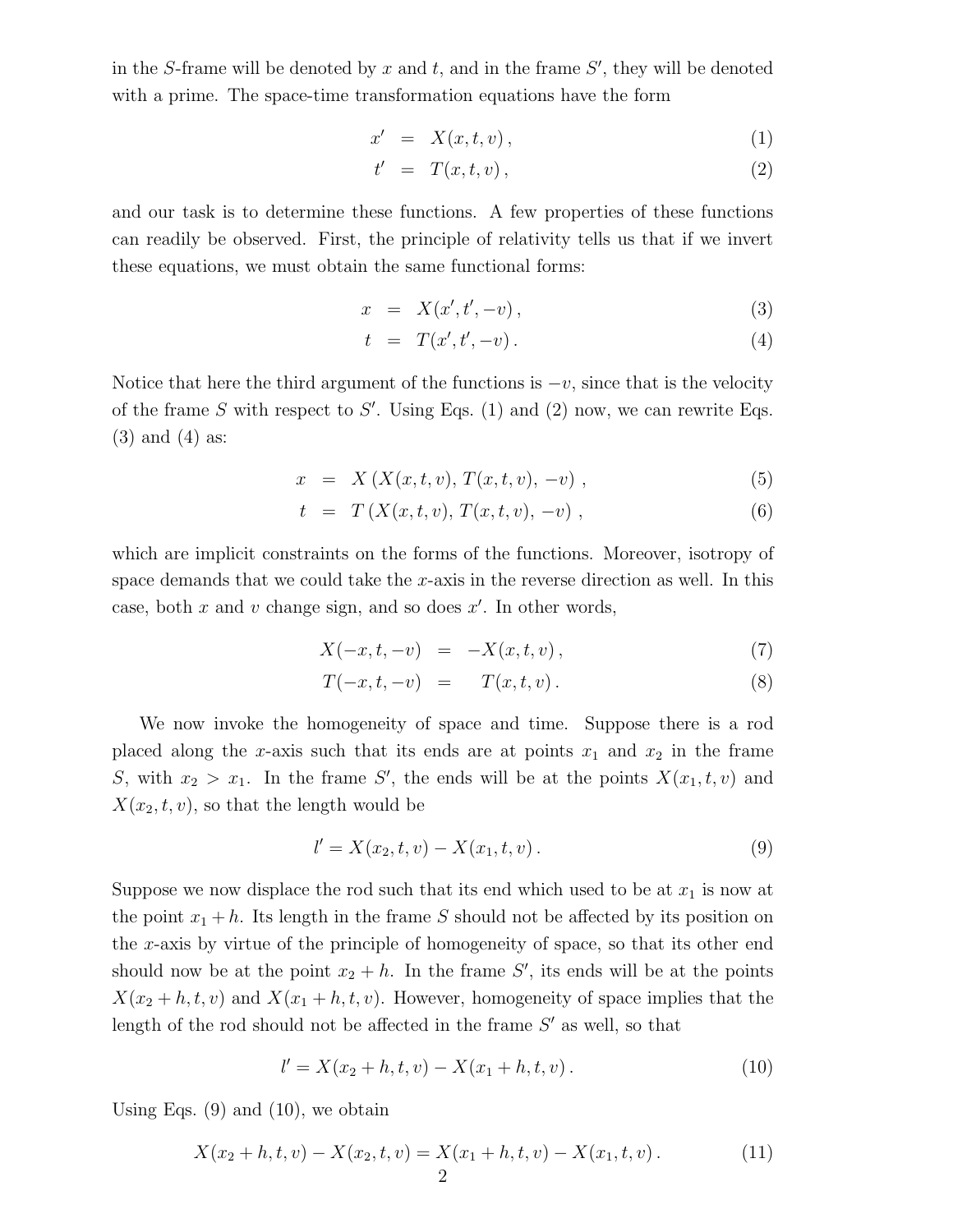Dividing both sides by h and taking the limit  $h \to 0$ , we obtain

$$
\left. \frac{\partial X}{\partial x} \right|_{x_2} = \left. \frac{\partial X}{\partial x} \right|_{x_1} . \tag{12}
$$

Since the points  $x_2$  and  $x_1$  are completely arbitrary, this implies that the partial derivative  $\partial X/\partial x$  is constant, independent of the point x. Thus, the function  $X(x, t, v)$  must be a linear function of x. One can similarly argue, invoking the homogeneity of time as well, that both  $X(x,t,v)$  and  $T(x,t,v)$  are linear in the arguments  $x$  and  $t$ . In that case, making the trivial choice that the origins of the two frames coincide, i.e.,  $x = t = 0$  implies  $x' = t' = 0$ , we can write

$$
X(x,t,v) = A_v x + B_v t, \qquad (13)
$$

$$
T(x,t,v) = C_v x + D_v t, \qquad (14)
$$

where the subscript  $v$  on the co-efficients  $A, B, C$  and  $D$  remind us that they are functions of the relative velocity v only. Eqs.  $(7)$  and  $(8)$  then imply that

$$
A_{-v} = A_v, \quad B_{-v} = -B_v, \quad C_{-v} = -C_v, \quad D_{-v} = D_v.
$$
 (15)

In other words, A and D are even functions, while B and C are odd functions of v. Using these properties, we can now use Eqs.  $(5)$  and  $(6)$  to obtain the following conditions:

$$
A_v^2 - B_v C_v = 1, \t\t(16)
$$

$$
B_v(A_v - D_v) = 0, \qquad (17)
$$

$$
C_v(A_v - D_v) = 0, \qquad (18)
$$

$$
D_v^2 - B_v C_v = 1.
$$
 (19)

Unfortunately, these four equations do not solve the four functions A, B, C and D. The reason is simple. Eqs. (17) and (18) indicate two possibilities. Either  $B_v = C_v = 0$ , in which case the other two equation say that  $A_v = D_v = 1$ , which is just the trivial solution of identity transformation. While this is mathematically a valid possiblity, physically it is not acceptable for arbitrary values of  $v$ . Thus we look at the other case, which gives

$$
D_v = A_v, \t\t(20)
$$

$$
C_v = \frac{A_v^2 - 1}{B_v}.
$$
\n(21)

Thus, two of the functions of v introduced in Eqs.  $(13)$  and  $(14)$  are independent.

In fact, we can reduce the number of independent functions further if we notice that by our definition, the origin of the frame  $S'$  is moving at a speed  $v$  with respect to the origin of S, i.e., at time t, it must be at the point  $x = vt$ . In other words,  $x' = 0$  when  $x = vt$ . This implies

$$
B_v = -vA_v, \t\t(22)
$$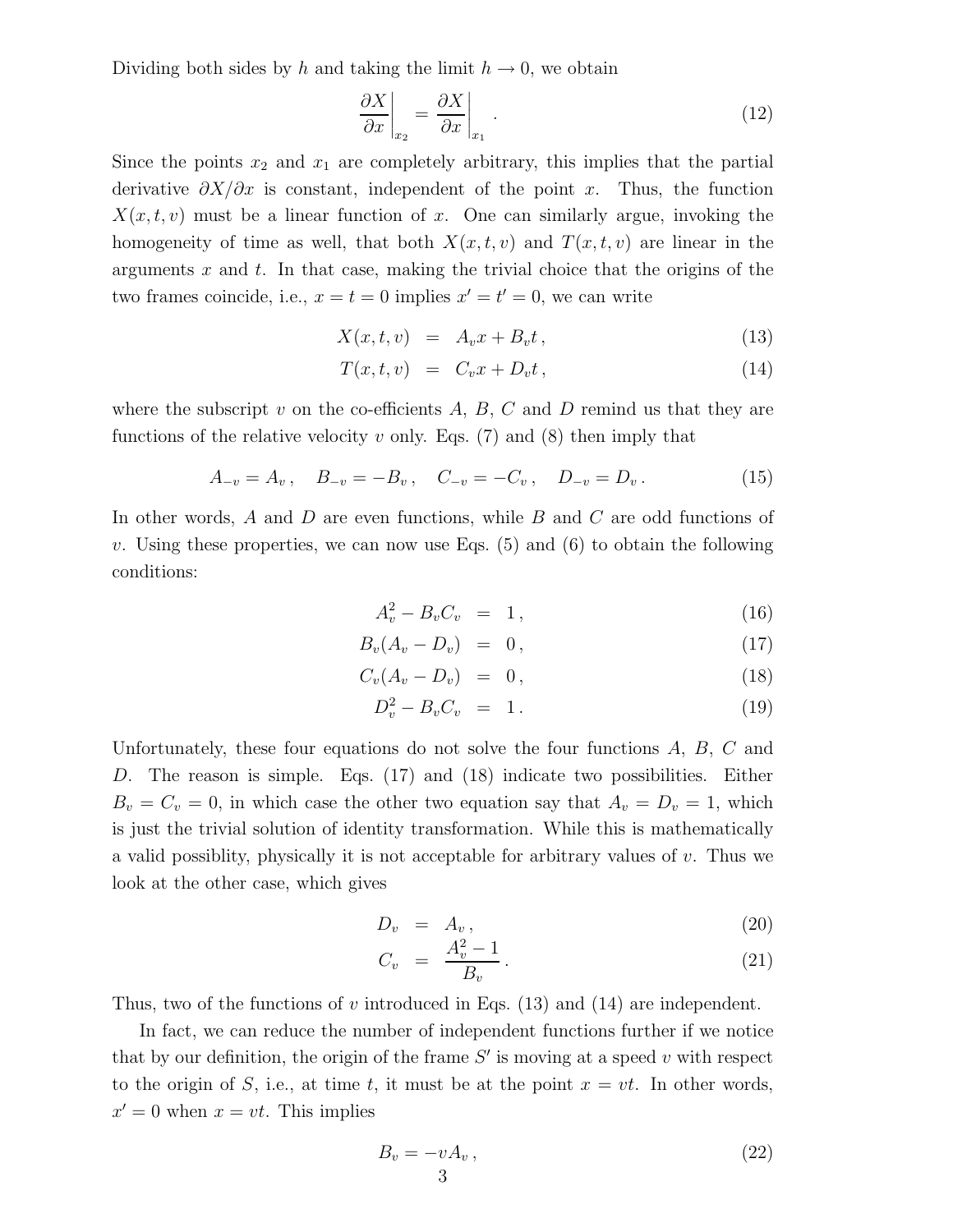so that now we can write down the transformation equation in terms of just one unknown function  $A_v$ , this time in a matrix notation:

$$
\begin{pmatrix} x' \\ t' \end{pmatrix} = \begin{pmatrix} A_v & -vA_v \\ -\frac{A_v^2 - 1}{vA_v} & A_v \end{pmatrix} \begin{pmatrix} x \\ t \end{pmatrix}.
$$
 (23)

So far, the functional form of  $A_v$  is unknown, except for the fact that it is an even function of v, and that it must equal unity when  $v = 0$ . However, we can go further if we now consider a third frame  $S''$  which is moving with a speed u with respect to  $S'$ . Then

$$
\begin{pmatrix}\nx'' \\
t''\n\end{pmatrix} = \begin{pmatrix}\nA_u & -uA_u \\
-\frac{A_u^2 - 1}{uA_u} & A_u\n\end{pmatrix} \begin{pmatrix}\nA_v & -vA_v \\
-\frac{A_v^2 - 1}{vA_v} & A_v\n\end{pmatrix} \begin{pmatrix}\nx \\
t\n\end{pmatrix}
$$
\n
$$
= \begin{pmatrix}\nA_u A_v + (A_v^2 - 1) \frac{uA_u}{vA_v} & -(u+v)A_u A_v \\
-(A_u^2 - 1) \frac{A_v}{uA_u} - (A_v^2 - 1) \frac{A_u}{vA_v} & A_u A_v + (A_u^2 - 1) \frac{vA_v}{uA_u}\n\end{pmatrix} \begin{pmatrix}\nx \\
t\n\end{pmatrix} (24)
$$

However, Eq. (20) tells us that the two diagonal elements of this matrix should be equal, which implies

$$
\frac{A_v^2 - 1}{v^2 A_v^2} = \frac{A_u^2 - 1}{u^2 A_u^2}.
$$
\n(25)

But the left side of this equation depends only on  $v$ , while the right side depends only on  $u$ . They can be equal only if they are constants. Denoting this constant by K, we obtain

$$
A_v = \frac{1}{\sqrt{1 - Kv^2}}.
$$
\n(26)

Using this form in Eq. (23), we thus obtain that the most general transformation equations consistent with the principle of relativity are of the form

$$
\begin{pmatrix} x' \\ t' \end{pmatrix} = \frac{1}{\sqrt{1 - Kv^2}} \begin{pmatrix} 1 & -v \\ -Kv & 1 \end{pmatrix} \begin{pmatrix} x \\ t \end{pmatrix} . \tag{27}
$$

Another thing to notice is that the velocity addition law can be directly deduced from our analysis. For this, let us call the speed of the frame  $S''$  with respect to  $S$ by w. Then, in Eq. (24), the diagonal terms of the matrix must be  $A_w$ .

$$
A_w = A_u A_v + (A_v^2 - 1) \frac{u A_u}{v A_v}
$$
  
=  $A_u A_v (1 + Kuv),$  (28)

using in the last step the definition of K which follows from Eq.  $(25)$ . Given the form of the function  $A$  from Eq. (26), it is now easy to deduce that

$$
w = \frac{u+v}{1+Kuv},\tag{29}
$$

which is the velocity addition law.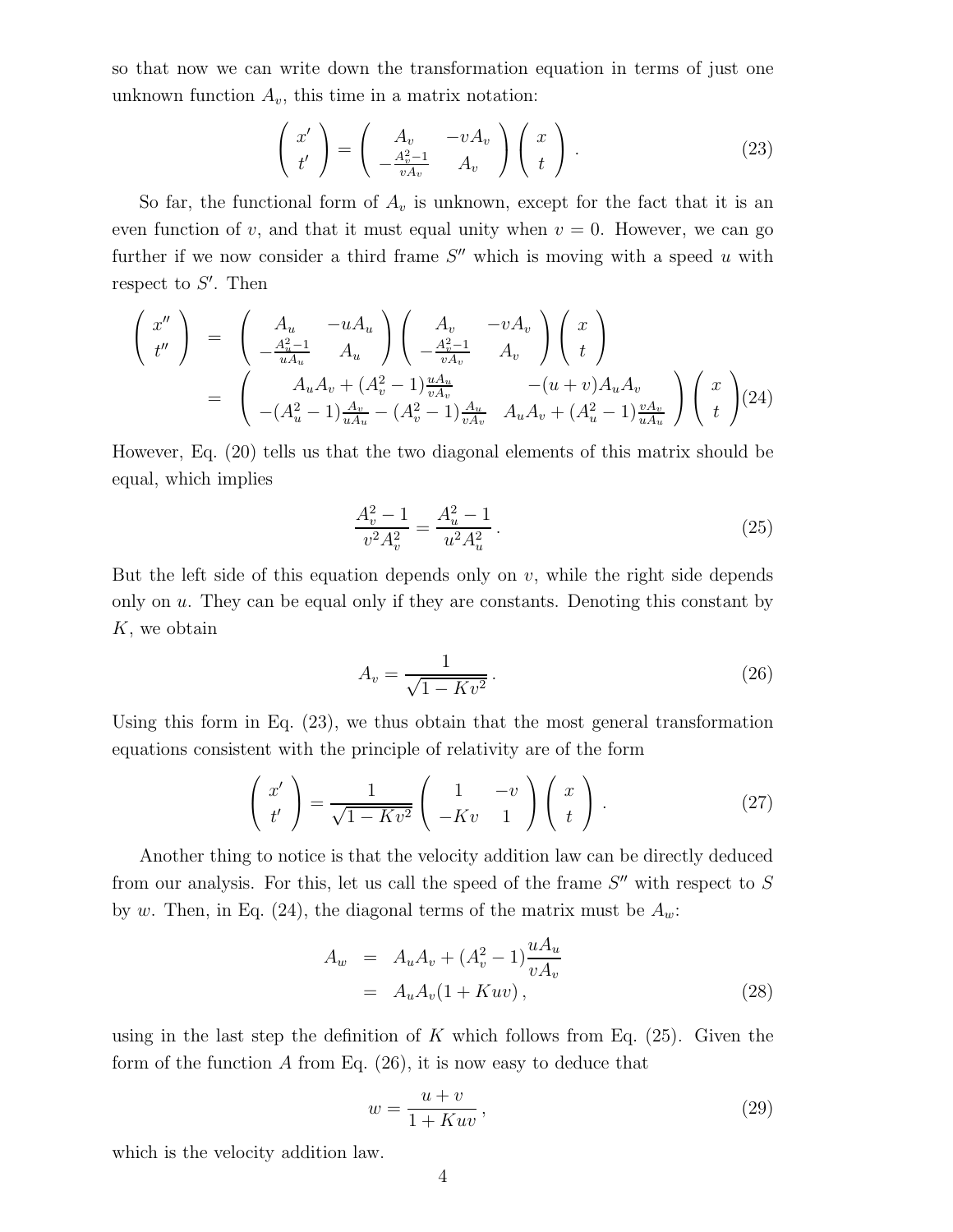Specific theories of relativity, of course, have to make extra assumptions in order to determine the value of K. In the case of Galilean relativity, this extra assumption shows up in the form of the universality of time, which means  $t' = t$  for any v. Obviously, this requires  $K = 0$ . The extra assumption for Einstein's theory of relativity is the constancy of the speed of light in vacuum. From Eq. (29), it is easy to see that  $K^{-1/2}$  is an invariant speed, independent of the frame of reference. Thus,  $K = 1/c^2 > 0$  in this case. It is obvious that in both these cases, we obtain the appropriate transformation laws from Eq. (27) and the velocity addition law from Eq. (29).

From this line of reasoning, it seems that there should be another logical possibility with  $K < 0$ . Actually, this option is not self-consistent. To see this, we first look at Eq. (26), and note that only the positive square root can be taken in the expression on the right hand side, because we want  $A<sub>v</sub>$  to reduce to unity when v vanishes. Thus,  $A_v \geq 0$  for any v. However, if K is negative, i.e.,  $K = -1/C^2$ for some finite value of C, we can obtain  $A_w < 0$  from Eq. (28) if we choose large enough values of u and v which satisfy  $uv > C^2$ .

One point has to be made here. For the case of Einsteinian relativity as well, one can reach a contradiction, viz., that  $A_v$  becomes imaginary if  $v > c$ . But such large speeds are unreachable in Einsteinian relativity due to the structure of the addition law of Eq. (29), which shows that one cannot obtain  $w > c$  if both u and v are less than c. For  $K = -1/C^2$ , this is not the case. One can add two speeds, both less than  $C$ , and the result of addition can be larger than  $C$ . For example, if the speed of S' is  $C/2$  with respect to S, and if S'' moves with a speed  $C/2$  with respect to S', the speed of S'' from the S-frame is  $4C/3$ . Thus, speeds larger than C cannot be excluded from this theory, but such speeds raise the possibility of having  $A_w < 0$ as outlined above. Hence the inconsistency.

Thus, in effect, we have deduced the most general space-time transformation law as well as the velocity addition law consistent with the principle of relativity, and have shown that Galilean and Einsteinian laws are the only possible ones. Our method most closely resembles that of Singh [10], but there are important differences. In his derivation, Singh used some properties of the velocity addition law deduced by Mermin [7]. We have not used them. On the other hand, we have made direct use of the isotropy of space to deduce the symmetry properties of the functions  $A$ , B, C and D which have been summarized in Eq. (15) and used them to obtain Eqs. (16-19). But the most important difference, to our mind, is that while previous derivations used distinct lines of reasoning for the space-time transformation laws and the velocity addition formula, our argument gives both at the same stroke.

Acknowledgements: I thank P. Bhattacharjee, B. P. Das, J. Samuel, D. Sen and S. Sinha for patiently listening to my arguments, commenting on them, and suggesting some references which I could have missed otherwise.